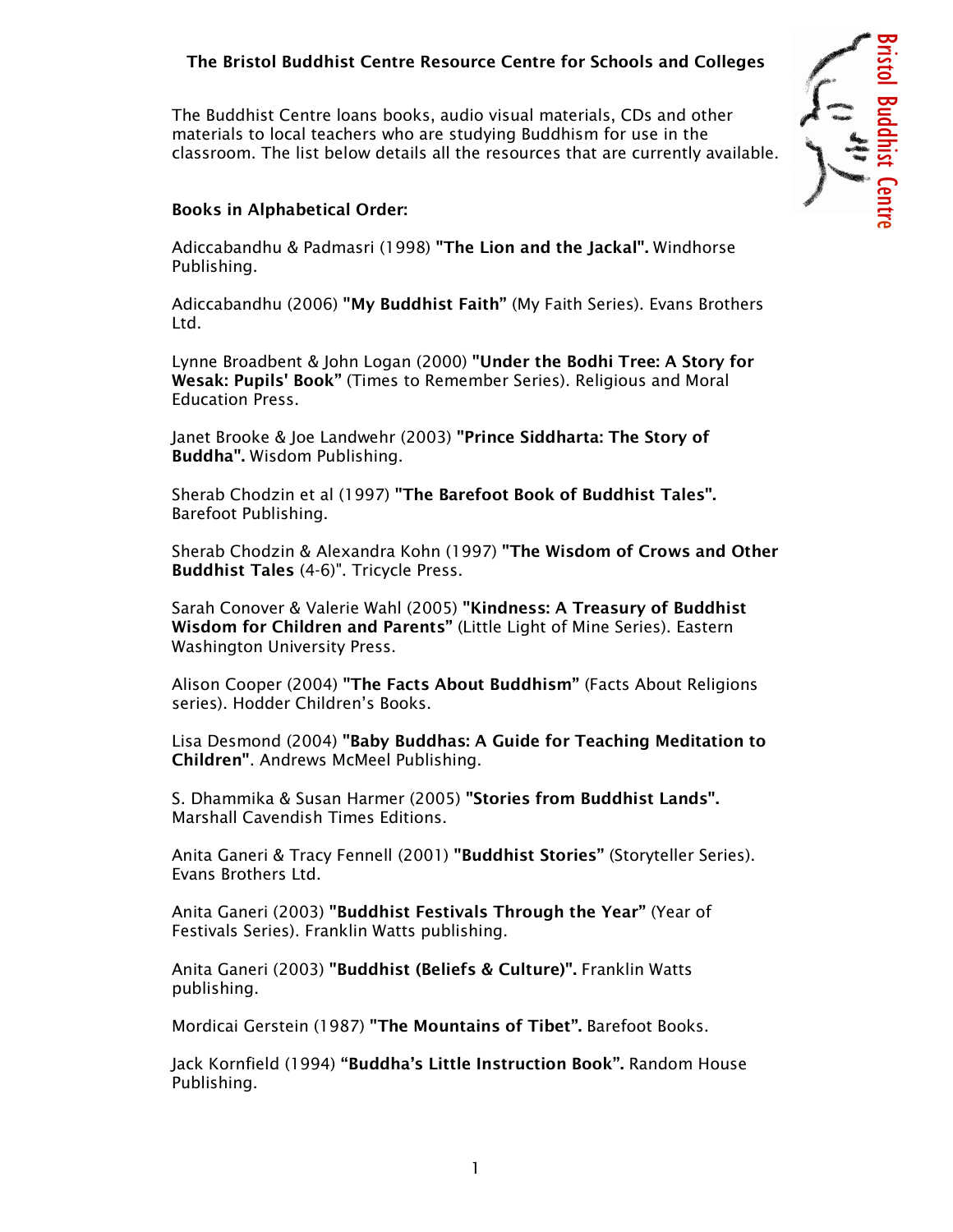# The Bristol Buddhist Centre Resource Centre for Schools and Colleges

Mark McGinnis (2007) "Buddhist Animal Wisdom Stories". Weatherhill Publishing.

Franz Aubrey Metcalf (2003) "Buddha in Your Backpack: Everyday Buddhism for Teens". Ulysees Press.

Jon J. Muth (2002) "Three Questions". Scholastic Press.

Jon J. Muth (2005) "Zen Shorts". Scholastic Press.

Paramananda (1996) "Change Your Mind: A Practical Guide to Buddhist Meditation". Windhorse Publishing.

Chris Pauling (1990) "Introducing Buddhism", Windhorse Publishing.

Cath Senker (2003) "My Buddhist Year" (Year of Religious Festivals Series). Hodder Wayland.

Thich Nhat Hanh (2001) "A Pebble for Your Pocket". Plum Blossom Books.

Thich Nhat Hanh et al (2001) "Each Breath a Smile", Plum Blossom Books.

Holly Wallace (2006) "This Is My Faith: Buddhism: Yuranan's Story" (This Is My Faith Books). Barrons Educational Publishing.

Diana Winston (2003) "Wide Awake: A Buddhist Guide for Teens". The Berkeley Publishing Group.

### Activities:

Danielle Bersma & Marjoke Visscher (2003) "Yoga Games for Children", Publishers Group West, USA.

Tara Guber et al "Yoga Pretzels: 50 Fun Yoga Activities for Kids and Grownups". (Yoga Cards). Barefoot Books.

### Visual Resources:

A wall chart showing the traditional eight Buddhist symbols

Four discs (20cm diameter) depicting:

- The eight traditional Buddhist symbols
- The thousand armed Avalokitesvara
- The 5 Buddha mandala with Akshobya in the centre of the mandala
- The Tibetan wheel of life